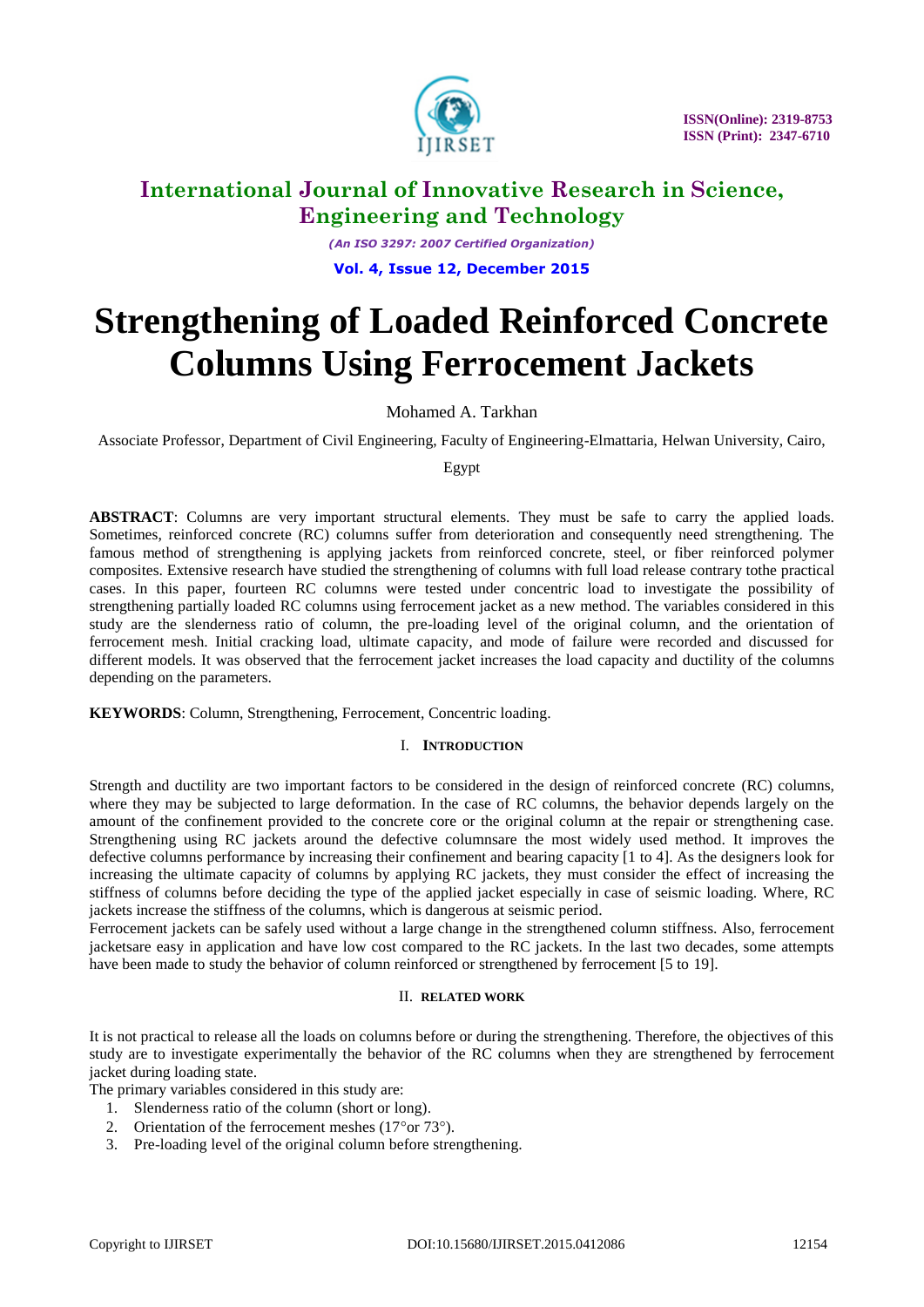

*(An ISO 3297: 2007 Certified Organization)*

**Vol. 4, Issue 12, December 2015**

### III. **EXPERIMENTAL PROGRAM**

#### **Test columns and preparation**

To achieve the main purpose of this study, fourteen reinforced concrete (RC) columns were casted, strengthened and tested under concentric loading. The experimental program includes twelve strengthened RC columns in addition to twoRC columns without strengthening as controls. The original RC columns have rectangular cross-section of 60×130 mm and RC slab of 230×160×60 mm thickness at the ends to overcome the excessive tensile stresses in the lateral direction. Seven columns have 600 mm clear height between the RC slabs to represent the short columns, while the others have 950 mm to represent long columns. The full details of the tested columns are given in Fig. 1. All original columns were provided with 6  $\Phi$  6 mm as vertical steel reinforcement and  $\Phi$  2.5 mm / 50 mm as stirrups. In all tested columns, the characteristic concrete compressive strength (*fcu*) was 26 MPa, while the yield stresses for vertical reinforcement and stirrups were 256 and 265 MPa, respectively.

The parameters of the study are:

(1) Slenderness ratio of the column (short or long),

(2) Orientation of the ferrocement meshes  $(17<sup>o</sup> or 73<sup>o</sup>)$ , and

(3) Pre-loading level of the original column before strengthening.

The tested columns were classified into seven groups in order to study the above mentioned parameters. The full description of the classified groups is given in Table 1. The first group (G1) includes two RC columns without jackets to study the effect of the slenderness ratio on the column load capacity and to represent as control columns for the columns in the second and third group (G2 and G3). Both the second and third group (G2 and G3) include two columns with ferrocement jackets to investigate the effectiveness of the strengthening jacket and were tested without pre-loading to serve as control columns to the pre-loaded columns in the next groups. The fourth and fifth groups (G4, and G5) represent short columns under different pre-loading level and have different ferrocement mesh orientation. The sixth and seventh groups (G6, and G7) represent long columns under different pre-loading level and have different ferrocement mesh orientation.



Fig. 1. Test columns details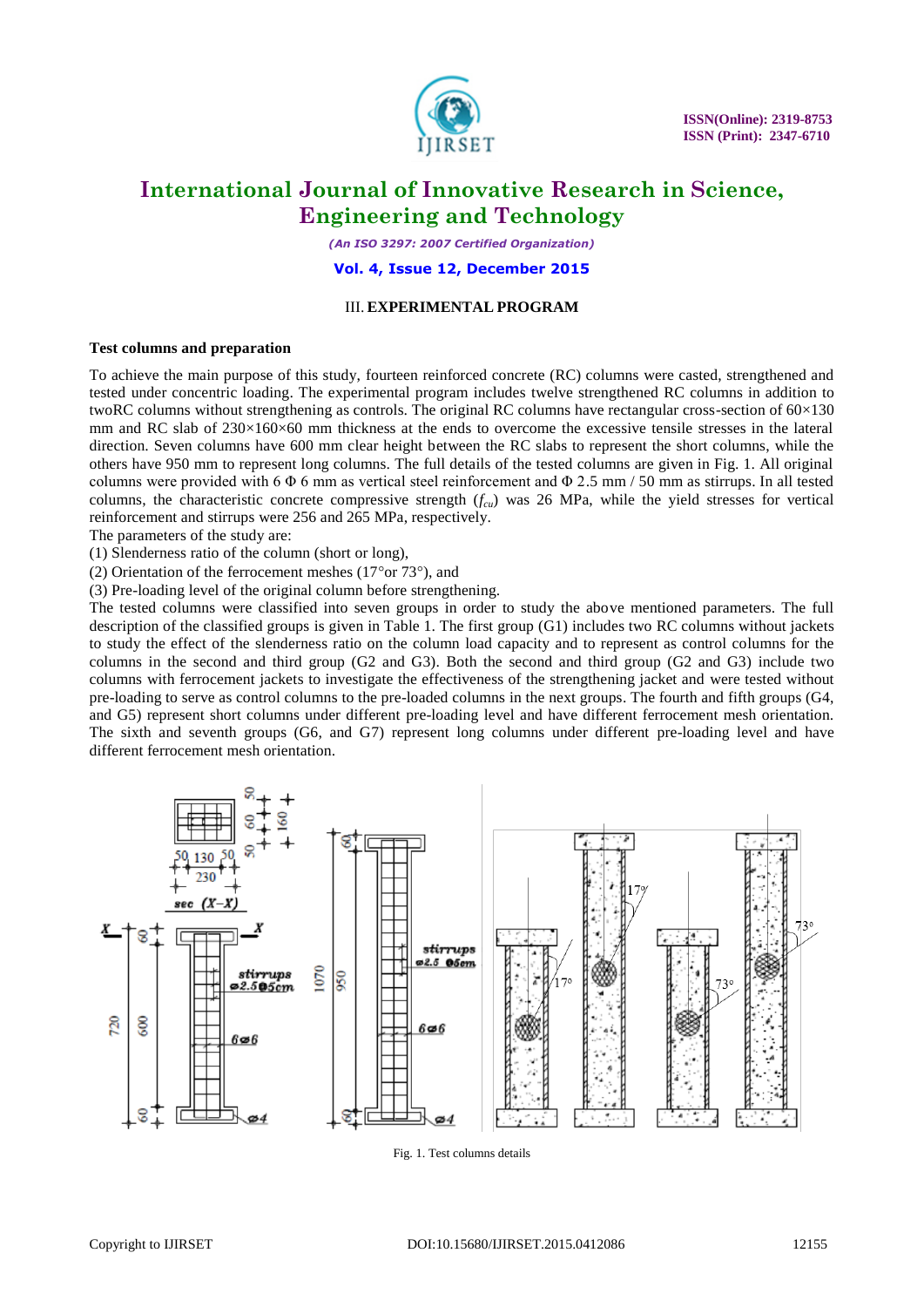

*(An ISO 3297: 2007 Certified Organization)*

### **Vol. 4, Issue 12, December 2015**

| Table 1: Test program |                |             |                           |                          |                          |  |  |
|-----------------------|----------------|-------------|---------------------------|--------------------------|--------------------------|--|--|
| Group                 | Column         | Column type | Pre-loading<br>level (kN) | Orientation<br>(degrees) |                          |  |  |
| G1                    | C1             | Short       | --                        | --                       |                          |  |  |
|                       | C2             | Long        | --                        | $-\, -$                  |                          |  |  |
|                       | C1             | short       | --                        | $\overline{\phantom{a}}$ | $- -$                    |  |  |
| G2                    | C <sub>3</sub> | Short       |                           | $17^{\circ}$             | With jacket              |  |  |
|                       | C <sub>4</sub> | Short       | --                        | $73^\circ$               | With jacket              |  |  |
|                       | C2             | Long        | --                        | $\overline{\phantom{a}}$ | $\overline{\phantom{a}}$ |  |  |
| G <sub>3</sub>        | C <sub>5</sub> | Long        |                           | $17^{\circ}$             | With jacket              |  |  |
|                       | C6             | Long        |                           | $73^\circ$               | With jacket              |  |  |
| G <sub>4</sub>        | C <sub>3</sub> | Short       | --                        | $17^{\circ}$             | With jacket              |  |  |
|                       | $\rm C7$       | Short       | 80                        | $17^{\circ}$             | With jacket              |  |  |
|                       | $\mbox{C}8$    | Short       | 120                       | $17^{\circ}$             | With jacket              |  |  |
|                       | C <sub>4</sub> | Short       | $-$                       | $73^\circ$               | With jacket              |  |  |
| G <sub>5</sub>        | C9             | Short       | 80                        | $73^{\circ}$             | With jacket              |  |  |
|                       | C10            | Short       | 120                       | $73^\circ$               | With jacket              |  |  |
| G <sub>6</sub>        | C <sub>5</sub> | Long        | $-$                       | $17^{\circ}$             | With jacket              |  |  |
|                       | C11            | Long        | 70                        | $17^{\circ}$             | With jacket              |  |  |
|                       | C12            | Long        | 105                       | $17^{\circ}$             | With jacket              |  |  |
| ${\rm G}7$            | C6             | Long        | $-$                       | $73^\circ$               | With jacket              |  |  |
|                       | C13            | Long        | 70                        | $73^\circ$               | With jacket              |  |  |
|                       | C14            | Long        | 105                       | $73^{\circ}$             | With jacket              |  |  |

### **Strengthening Procedure**

After 28 days of casting, the columns C3 to C6 were wrapped with ferrocement jackets to obtain strengthened columns. All the jackets had the same thickness of 20 mm and height equal to the clear length between the two slabs. The jackets were made according to the following steps:

- 1. The side surface of original column was roughened with a chisel.
- 2. The corners were curved by sawing machine to a radius of 10mm.
- 3. The side surface of the column was carefully cleaned.
- 4. The ferrocement mesh, which had the properties given in Table 2, was cut to a dimension equal to the side surface area of the column with addition to 40 mm to represent the overlap.
- 5. The ferrocement mesh was wrapped around the column and fixed by steel bent nails on the side surface of the column between the two slabs. The mesh was put on the column to fulfill the orientation required ( $17^{\circ}$  or  $73^{\circ}$ ), as shown in Fig. 1.
- 6. The old concrete surface of the column was coated with thin layer of commercial epoxy resin to increase the bond between the old concrete and new matrix of ferrocement.
- 7. The ferrocement matrix, which had the properties given in Table 3, was hand-applied by trowel on the ferrocement mesh to thickness of 20 mm all around the column.
- 8. The columns were cured under wet burlap for 28 days.

After 28 days of casting, the columns C7 to C14 were loaded to the pre-loading level according to the test program. The pre-loading level represents about 50 % and 75 % of the maximum load of the control columns according to the column type (short or long). The pre-loading was applied by compression machine and four threaded rods were used to maintain the load constant as shown in Fig.2. Then, the columns were kept out the machine. After the pre-loading process had been finished, the ferrocement jackets were made on the columns with the same steps described before. The column heads for all columns were leveled using commercially available free flowing and non-shrink cement mortar.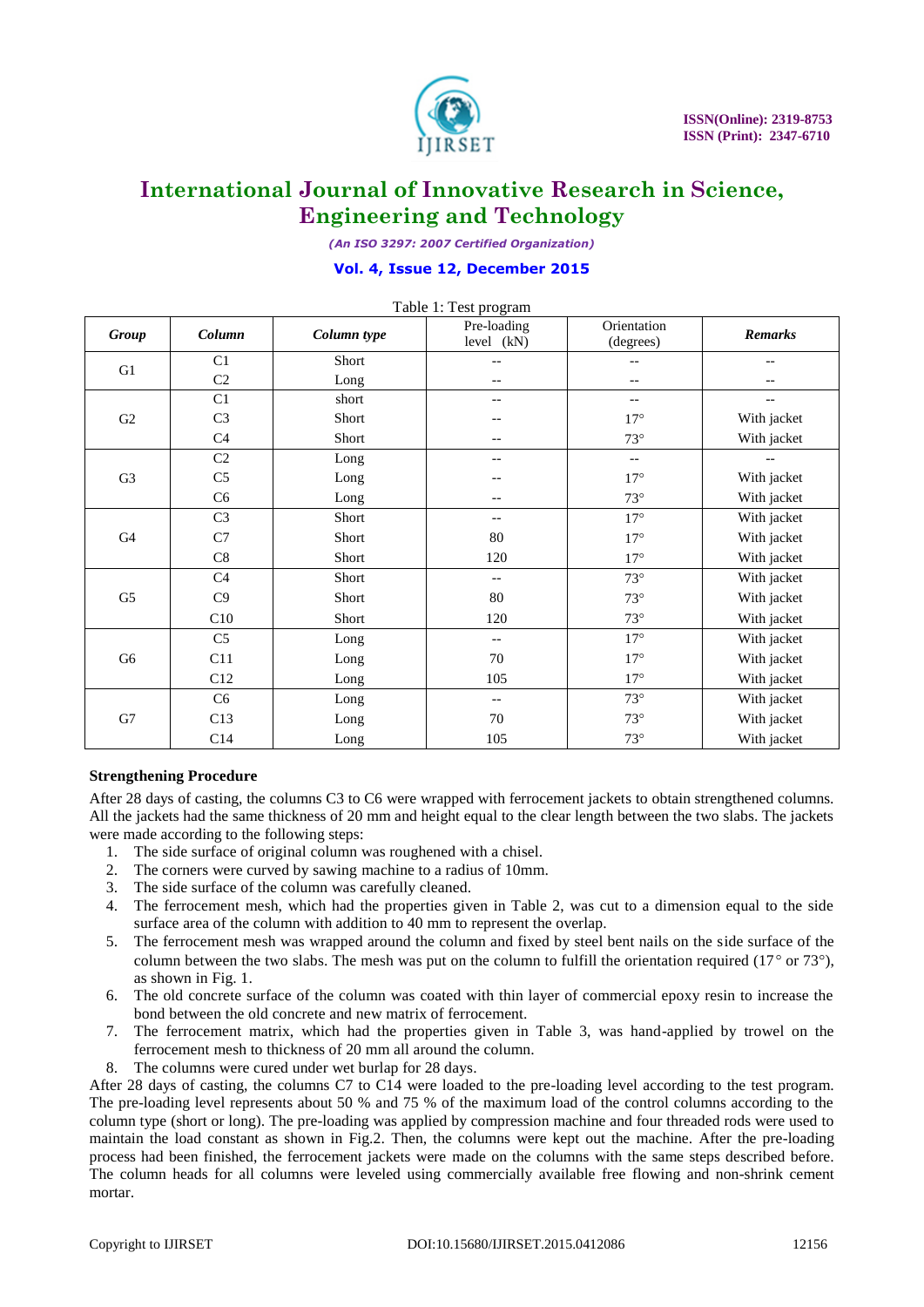

*(An ISO 3297: 2007 Certified Organization)*

### **Vol. 4, Issue 12, December 2015**

#### **Ferrocement Mesh**

Ferrocement mesh used in this study was expanded steel mesh, which was fabricated from mild steel. It was obtained from local manufacturer and commercially known as EX-1562. Its properties are given in Table 2 based on the manufacturer data.

### **Ferrocement Matrix**

Ferrocement matrix is a mix, which contains sand, workability agent, a high ratio of cement content, and silica fume to increase the compressive strength. The mix proportion of the matrix is shown in Table 3. The maximum nominal size of sand is 2.5 mm. The compressive strength of matrix was 42 MPa at 28 days for the standard cube of 70×70×70 mm.

| Table 2: Properties of the used expanded metal mesh |  |
|-----------------------------------------------------|--|
|-----------------------------------------------------|--|

| Property                                    | Value            |
|---------------------------------------------|------------------|
| Weight, kg/m2                               | 4.70             |
| Diamond size, (LWD x SWD), mm               | $62 \times 19$   |
| Strand size, (width x thickness), mm        | $4.5 \times 1.5$ |
| Volume fraction for 2.0 cm matrix thickness | 3.0 %            |
| Yield stress, MPA [8]                       | 98               |

| Table 3: Mix proportions of ferrocement matrix |                          |  |  |  |
|------------------------------------------------|--------------------------|--|--|--|
| Type of material                               | Mix proportion by weight |  |  |  |
| $Cement + silica fume$                         | 1.00                     |  |  |  |
| Sand                                           | 1.60                     |  |  |  |
| Water/cement $+$ silica fume ratio             | 0.35                     |  |  |  |
| Workability agent                              | 0.02                     |  |  |  |
| Silica fume replacement of cement              | በ 15                     |  |  |  |



Fig. 2. Method to maintain the load constant

#### **Test Setup**

All the columns were tested under concentric axial compression under a hydraulic universal testing machine with a sphere loading heads. The machine has a vertical load capacity of 1000 KN and a load control system. The columns were placed vertically into the testing machine as shown in Fig. 2. The centerline of columns was aligned with the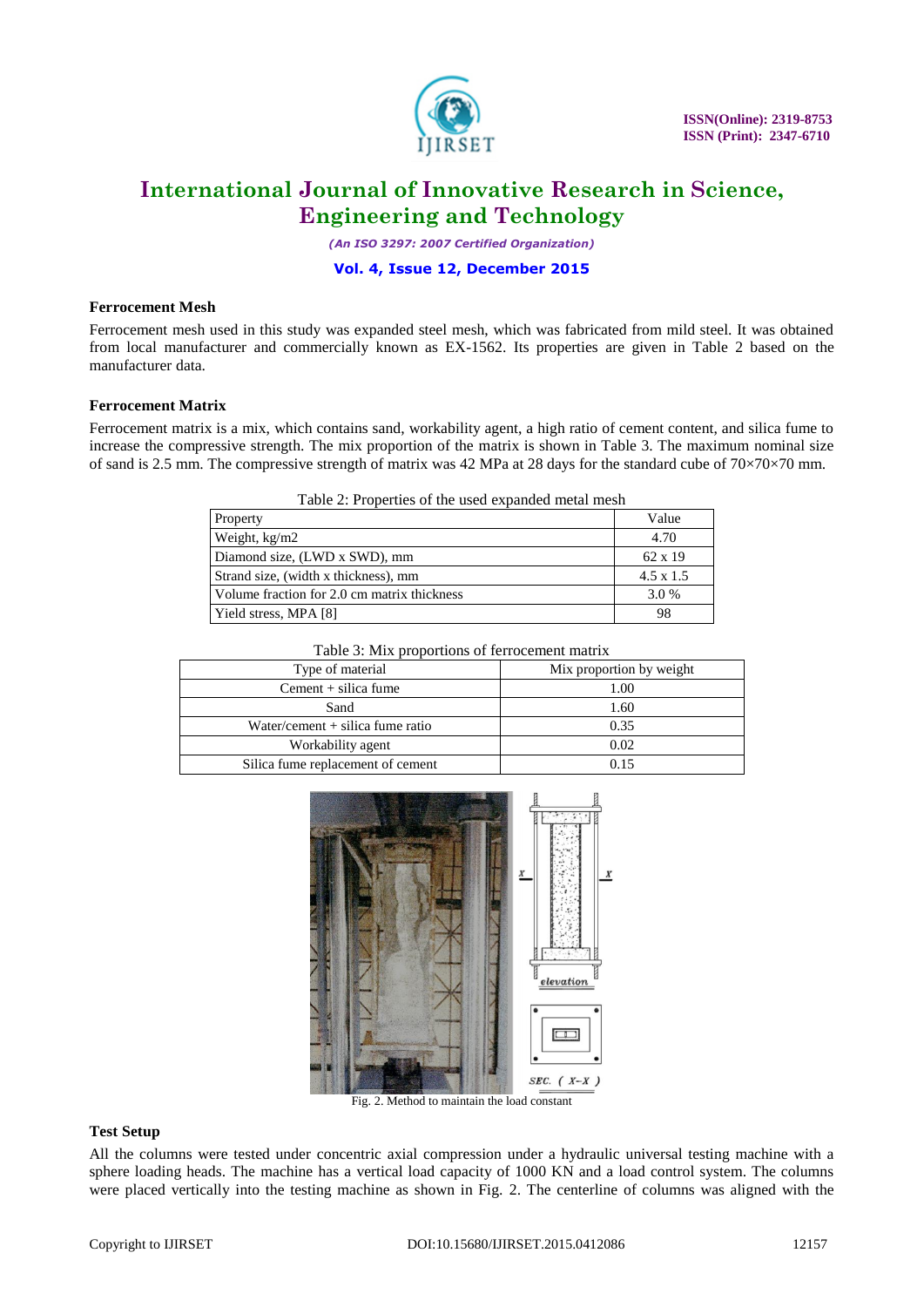

*(An ISO 3297: 2007 Certified Organization)*

### **Vol. 4, Issue 12, December 2015**

vertical centerline of bottom and top heads of the testing machine. The applied load was gradually increased from zero to a certain load level. Then, the machine jack which controls the load increment was stopped and kept constant to observe the cracks. The load was kept constant (about 2 minutes) during measurement and observations. After that, the load increment was provided and new set of measurements were recorded. All these steps were done automatically by using a computer software program in which the load increment was stored. These steps were conducted for all columns until the tested columns attained its ultimate capacity. The relationship between the vertical compression load and vertical deformation was recorded through the computer accompanied-testing machine. The ultimate loads and mode of failure were recorded until cover failure. In all cases, tests were terminated when the load was decreased and resulted in complete destruction of the column. The control columns (C1 and C2) were tested at 28 days age, while the strengthened columns (C3 to C14) were tested after 28 days from applying theferrocement jackets.

#### IV.**TEST RESULTS AND DISCUSSION**

The applied vertical compression force versus vertical concrete deformations was plotted for all columns as shown in Fig. 3(a toh). To examine the effect of the various parameters on the behavior of the tested columns, three measures are used: (1) the ultimate load capacity, (2) ductility ratio and (3) energy absorption as shown in Table 4.The ductility ratio, denoted by D.R, is defined as the ratio between the deformations at the ultimate load ( $\Delta_u$ ) to that at the onset yielding (∆y). The energy absorption, denoted by E.A, is defined as the area under the load–deformation curve up to the maximum load  $(P_u)$ , because the portion after the maximum load is not perfectly accurate.

| Table 4: Experimental results of the tested columns |                 |         |            |                  |                  |                                       |         |                          |
|-----------------------------------------------------|-----------------|---------|------------|------------------|------------------|---------------------------------------|---------|--------------------------|
| Group                                               | Model           | $P_{u}$ | % Increase | $\Delta_{\rm u}$ | $\Delta_{\rm v}$ | $D.R=$                                | E.A     | % Increase               |
|                                                     |                 | (kN)    | of Pu      | (mm)             | (mm)             | $\Delta_\mathrm{u}/\Delta_\mathrm{v}$ | (kN.mm) | of E.A                   |
| G1                                                  | C1              | 165.0   |            | 4.45             | 3.70             | 1.28                                  | 405.8   |                          |
|                                                     | C <sub>2</sub>  | 141.4   | --         | 3.72             | 3.12             | 1.19                                  | 284.2   |                          |
| G2                                                  | C <sub>1</sub>  | 165.0   | --         | 4.45             | 3.70             | 1.28                                  | 405.8   | $- -$                    |
|                                                     | C <sub>3</sub>  | 430.0   | 161        | 5.02             | 3.69             | 1.36                                  | 1160.6  | 186                      |
|                                                     | C <sub>4</sub>  | 409.0   | 148        | 5.07             | 3.75             | 1.35                                  | 1136.4  | 180                      |
|                                                     | C <sub>2</sub>  | 141.4   | --         | 3.72             | 3.12             | 1.19                                  | 284.2   | $\overline{\phantom{a}}$ |
| G <sub>3</sub>                                      | C <sub>5</sub>  | 416.0   | 194        | 5.80             | 4.41             | 1.32                                  | 1417.8  | 399                      |
|                                                     | C <sub>6</sub>  | 380.0   | 161        | 5.50             | 4.28             | 1.28                                  | 1089.0  | 283                      |
|                                                     | C <sub>3</sub>  | 430.0   | 161        | 5.02             | 3.69             | 1.36                                  | 1160.6  | 186                      |
| G4                                                  | C7              | 384.5   | 133        | 7.07             | 5.66             | 1.25                                  | 1454.3  | 258                      |
|                                                     | C8              | 356.8   | 116        | 7.30             | 5.90             | 1.24                                  | 1328.2  | 228                      |
| G5                                                  | C <sub>4</sub>  | 409.0   | 148        | 5.07             | 3.75             | 1.35                                  | 1136.4  | 180                      |
|                                                     | C9              | 351.5   | 130        | 7.60             | 6.00             | 1.26                                  | 1439.5  | 255                      |
|                                                     | C10             | 338.8   | 105        | 7.56             | 6.20             | 1.22                                  | 1313.4  | 224                      |
| G6                                                  | C <sub>5</sub>  | 416.0   | 194        | 5.80             | 4.41             | 1.32                                  | 1417.8  | 399                      |
|                                                     | C11             | 373.0   | 164        | 7.72             | 5.69             | 1.36                                  | 1585.2  | 458                      |
|                                                     | C12             | 329.7   | 133        | 8.00             | 6.28             | 1.27                                  | 1382.3  | 386                      |
| G7                                                  | C <sub>6</sub>  | 380.0   | 161        | 5.50             | 4.28             | 1.28                                  | 1089.0  | 283                      |
|                                                     | C13             | 324.0   | 129        | 8.32             | 6.41             | 1.30                                  | 1475.2  | 419                      |
|                                                     | C <sub>14</sub> | 314.7   | 123        | 8.00             | 6.55             | 1.22                                  | 1317.6  | 364                      |

Table 4: Experimental results of the tested columns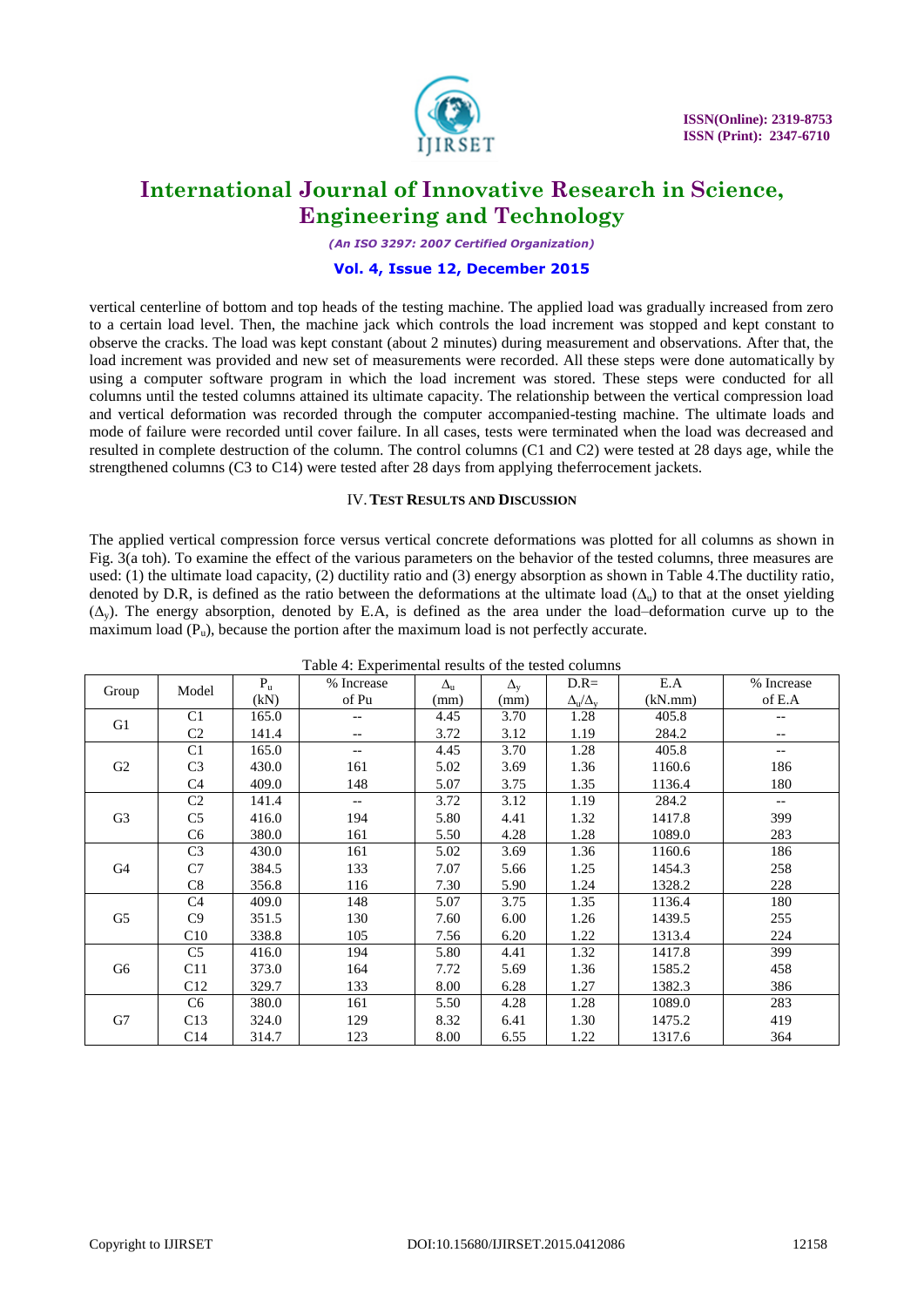

*(An ISO 3297: 2007 Certified Organization)*

**Vol. 4, Issue 12, December 2015**



Fig. 3. Test results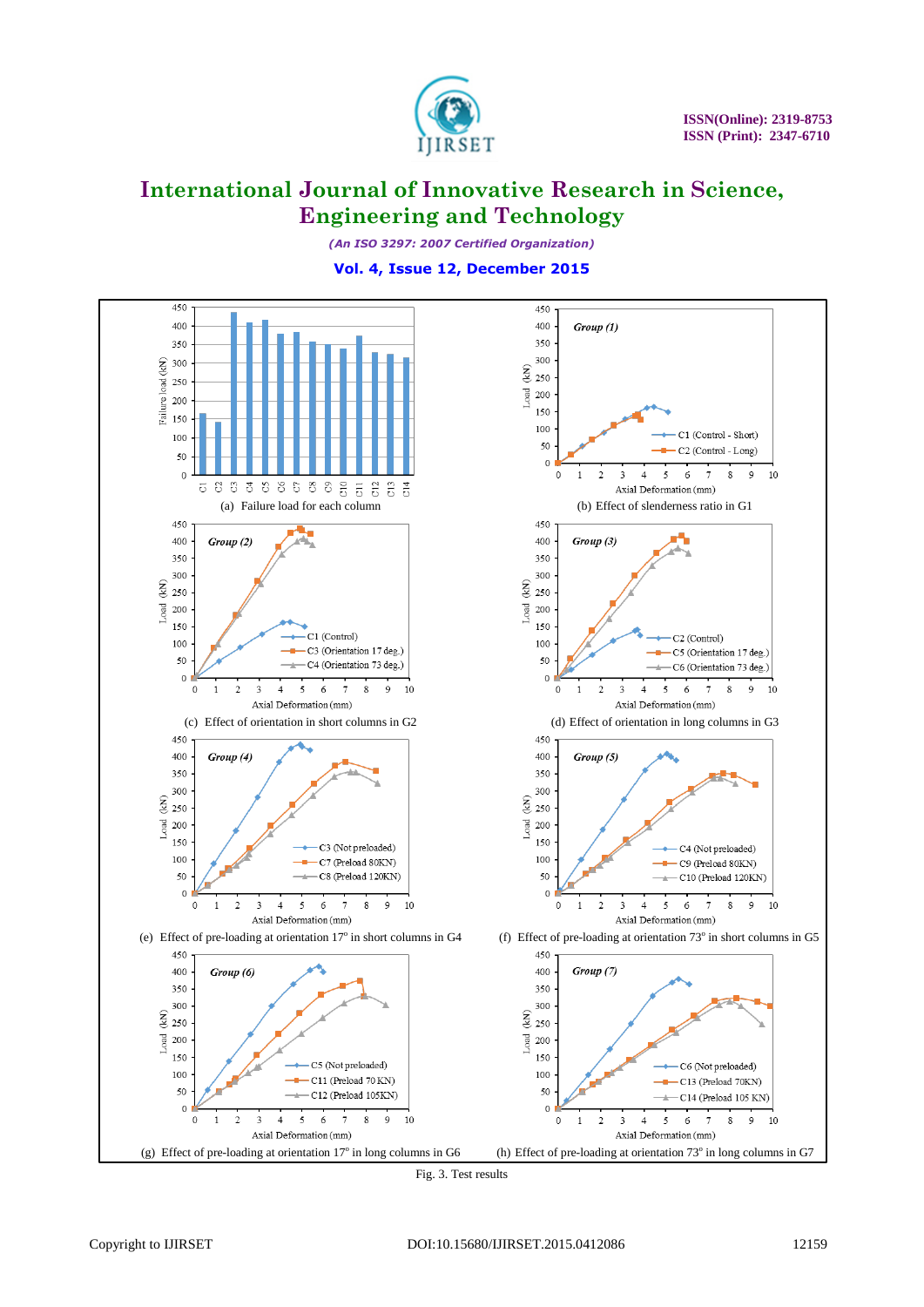

*(An ISO 3297: 2007 Certified Organization)*

### **Vol. 4, Issue 12, December 2015**

#### **Behavior of columns under load**

The relationship between the applied compression load and the vertical deformation of C1 to C6, increases almost linearly until the yielding load.Then the load decreases by high rates until failure. While in C7 to C14, this relationship is plotted in three phases; the first phase is plotted from zero load up to the pre-loading level. The second phase; the release load due to the four bars elongation is calculated and plotted. The third phase; the load versus vertical deformation is built from the last point of phase two. This relationship, for strengthened C7 to C14, increases almost linearly until the pre-loading level. After pre-loading, the relationship increases almost linearly with slope greater than that before pre-loading until the maximum load level. This means, the stiffness increased by strengthening. It is clear from Fig.3(eto h)that the stiffness of the columns without pre-loading is more than that of 50 % pre-loading level, whereas the latter is more than that of 75 % pre-loading level. Wherever, the stiffness decreases with increasing the preloading level. Based on the test results, there is an increase in  $P_{\text{u}}$ , D.R and E.A after strengthening with ferrocement jacket, as shown in Table 4. This increase is directly attributed to the bearing capacity of ferrocement jacket which also provides some confinement to the original column.

### **Effect of Slenderness ratio of columns**

Fig. 3(b)and Table 4 show that the ultimate load, D.R and E.A of short column are more by 17 %, 7.6%, and 43 % than that of the long column, respectively. Also, there are some ratio of increase in  $P_u$ , D.R and E.A of short columns than that of long columns with the same parameters in the other groups, but with smaller values than that in G1.

### **Effect of Orientation of Ferrocement Mesh**

The test results of G2 and G3 in Table 4, Fig. 3(c and d) shows that the orientation of mesh opening has significant effect on the increase in  $P_u$ . The increase in  $P_u$  for C3 with orientation of 17° and for C4 with orientation of 73° is 161 % and 148 % compared to C1, respectively. Also, the increase in  $P_u$  for C5 with orientation of 17° and for C6 with orientation of  $73^\circ$ is 194 % and 161 % compared to C2, respectively. Because of the great area of steel, using of expanded steel mesh in the longitudinal direction is more effective than that in transverse direction. Because of the large aspect ratio of column cross-section, the confinement has not significant effect on the increase in  $P_u$ . The increase in E.A for C3 with orientation of 17° and for C4 with orientation of 73° is 186 % and 180 % compared to C1, respectively. Also, the increase in E.A for C5 with orientation of 17 $^{\circ}$  and for C6 with orientation of 73 $^{\circ}$ is 399 % and 283% compared to C2, respectively. The bigger ratio of increase of  $P_u$  and E.A for column in G3 than that in G2 may be attributed to the decrease of slenderness ratio. The orientation of expanded steel mesh has a little effect on ductility ratio. The same results can be concluded for columns in G4 to G7.

### **Effect of Pre-loading Level during Strengthening**

For the columns in G4 where the orientation equals17°, raising the pre-loading level of the original column from 80 kN to 120 kN resulted in lower gain in  $P_u$  from 133 % to 116 % for C7 and C8, respectively. While the column C3 without pre-loading has gain in  $P_u$  of 161 % (see Fig. 3(e)). In G5 where the orientation equals  $73^\circ$ , raising the pre-loading level of the original column from 80 kN to 120 kN resulted in lower gain in  $P_u$  from 130 % to 105 % for C9 and C10, respectively. While the column C4 without pre-loading has gain in  $P_u$  of 148 % (see Fig. 3(f)). Also, the same effect can be noticed for columns in G6, and G7 (see Fig. 3(g and h)). The main reason for this behavior is increasing of the preloading level increases the damage and cracking level for the columns before strengthening. When the E.A is considered as the total area under the load-deflection curve, the E.A of the preloaded columns was greater than the column without pre-loading. But, when the E.A is considered as the area under load-deformation curve for the part after strengthening, the E.A the columns were pre-loaded is smaller than the column without pre-loading.The gain in E.A decreases with the increase of pre-loading level. The increase of pre-loading level has a small effect on the ductility ratio as indicated in Table 4.